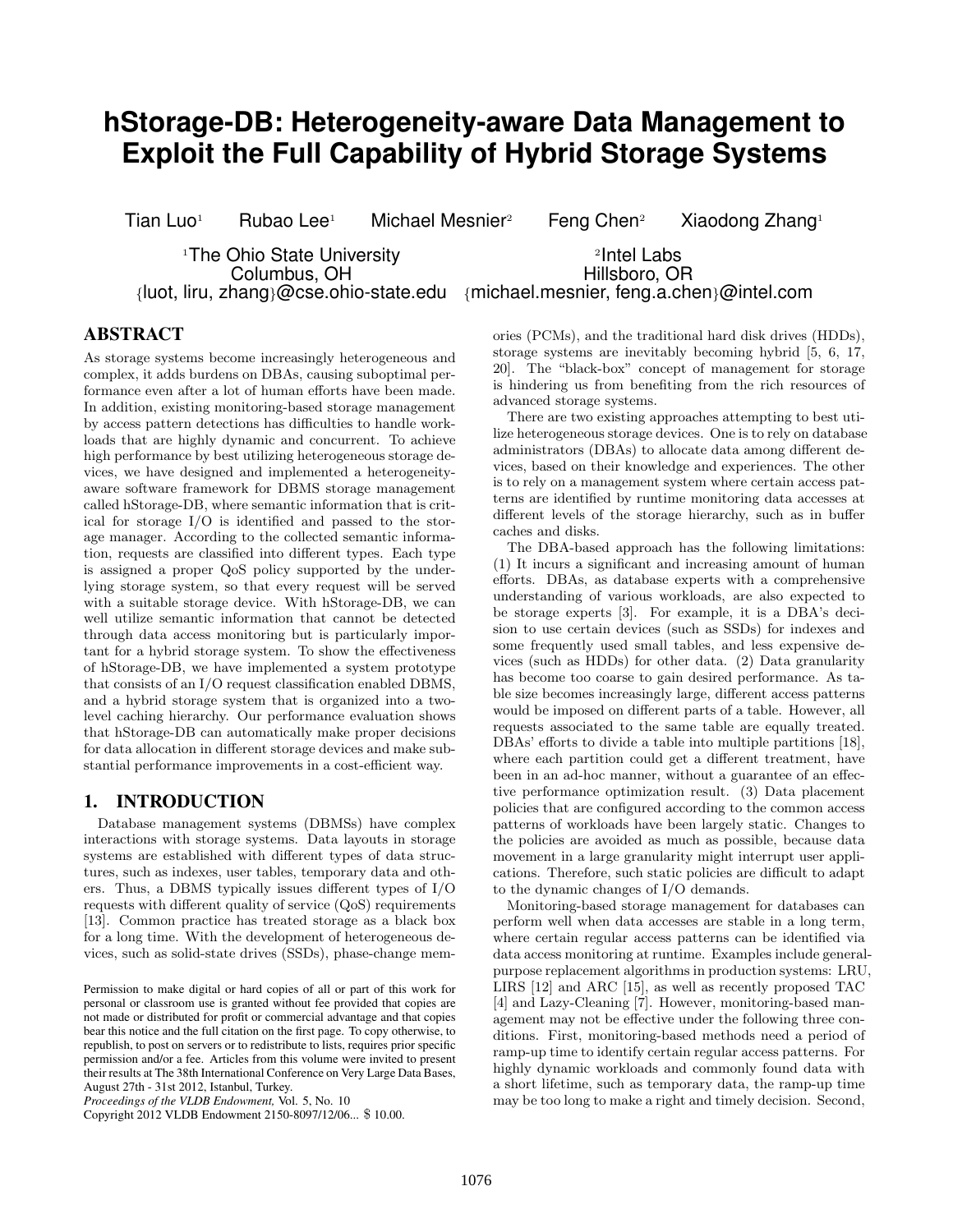a recent study shows that data access monitoring methods would have difficulties to identify access patterns for concurrent streams on shared caching devices due to complex interferences [9]. In other words, concurrent accesses can cause unpredictable access patterns that may further reduce the accuracy of monitoring results. Third, certain information items are access-pattern irrelevant, such as content types and data lifetime [19], which are important for data placement decisions among heterogeneous storage devices. Monitoring-based approaches would not be able to identify such information. Furthermore, monitoring-based management needs additional computing and space support, which can be expensive to obtain a deep history of data accesses.

# 1.1 Outline of Our Solution: hStorage-DB

In order to address the limitations of DBA-based approach and particularly monitoring-based storage management, and to exploit the full capability of hybrid storage systems, we argue for a fundamentally different approach: making a direct communication channel between a DBMS and its underlying hybrid storage system. Our system framework is called heterogeneity-aware data management, or simplified as hStorage-DB.

We are motivated by the abundance of semantic information that is available from various DBMS components, such as the query optimizer and the execution engine, but has not been considered for database storage management. A DBMS storage manager is typically an interface to translate a DBMS data request into an I/O request. During the translation, all semantic information is stripped away, leaving only physical layout information of a request: logical block address, direction (read/write), size, and the actual data if it is a write. This in effect creates a semantic gap between DBMSs and storage systems.

In hStorage-DB, we bridge the semantic gap by making selected and important semantic information available to the storage manager, which can therefore classify requests into different types. With a set of predefined rules, each type is associated with a QoS policy that can be supported by the underlying storage system. At runtime, using the Differentiated Storage Services [16] protocol, the associated policy of a request is delivered to the storage system along with the request itself. Upon receiving a request, the storage system, first extracts the associated QoS policy, and then uses a proper mechanism to serve the request as required by the QoS policy.

As a case study, we have experimented with a hybrid storage system which is organized into a two-level hierarchy. Level one, consisting of SSDs, works as a cache for level two, consisting of HDDs. This storage system provides a set of caching priorities as QoS policies. Experiment results show the strong effectiveness of hStorage-DB.

Comparing with monitoring-based approaches [4, 7, 12, 15], hStorage-DB has the following unique advantages: (1) Under this framework, a storage system has the accurate information of how (and what) data will be accessed. This is especially important for highly dynamic query executions and concurrent workloads. (2) A storage system directly receives the QoS policy for each request, thus could quickly invoke the appropriate mechanism to serve. (3) Besides having the ability to pass access-pattern irrelevant semantic information, in hStroage-DB, storage management does not need special data structures required by various monitoringbased operations, thus incurs no additional computation and space overhead. (4) A DBMS can directly communicate with a storage system about the QoS policy for each request in an automatic mode, so that DBAs can be relieved from the burdens of storage complexity.

# 1.2 Critical Technical Issues

In order to turn our design of hStorage-DB into a reality, we must address the following technical issues.

Associating a proper QoS policy to each request: Semantic information does not directly link to proper QoS policies that can be understood by a storage system. Therefore, in order for a storage system to be able to serve a request with the correct mechanism, we need a method to accomplish the effective mapping from semantic information to QoS policies. However, a comprehensive solution must systematically consider multiple factors, including the diversity of query types, the complexity of various query plans, and the issues brought by concurrent query executions.

Implementation of hStorage-DB: Two challenges need to be addressed. (1) The QoS policy of each request eventually needs to be passed into the storage system. A DBMS usually communicates with storage through a block interface. However, current block interfaces do not allow passing anything other than the physical information of a request. (2) A hybrid storage system needs an effective mechanism to manage heterogeneous devices, so that data placement would match the unique functionalities and abilities of each device. Data also needs to be dynamically moved among devices to respond access pattern changes.

## 1.3 Our Contributions

This paper makes the following contributions. (1) We have identified a critical issue in the storage management of DBMSs, namely a semantic gap between the requirements of DBMS I/O requests and the supported services of heterogeneous storage services. Bridging this gap would significantly improve the performance of databases, particularly for complex OLAP queries and highly concurrent workloads, by addressing the limits of DBA-based and monitoring-based storage management approaches. We have designed hStorage-DB that restructures the storage management layer with semantic information to interface with the storage system. (2) We have implemented a system prototype of hStorage-DB that exploits the full capability of hybrid storage systems for database workloads by making informed, fine-grained and dynamic data block placement in a storage system. (3) We have evaluated the effectiveness of our prototype with a hybrid storage system, within which we use an SSD as a cache on top of hard disk drives. This storage system provides a set of caching priorities, that can be assigned to different types of requests. Performance of this system can be significantly improved by well utilizing the limited SSD capacity.

The rest of this paper is organized as follows. Section 2 outlines the architecture of hStorage-DB. Section 3 introduces QoS policies. Section 4 carries the core design of hStorage-DB by presenting a set of rules for assigning QoS policies to I/O requests. Section 5 overviews the Differentiated Storage Services protocol and its reference implementation (a hybrid storage system with caching priorities). Section 6 presents our experimental results. Section 7 discusses related work. Section 8 concludes this paper.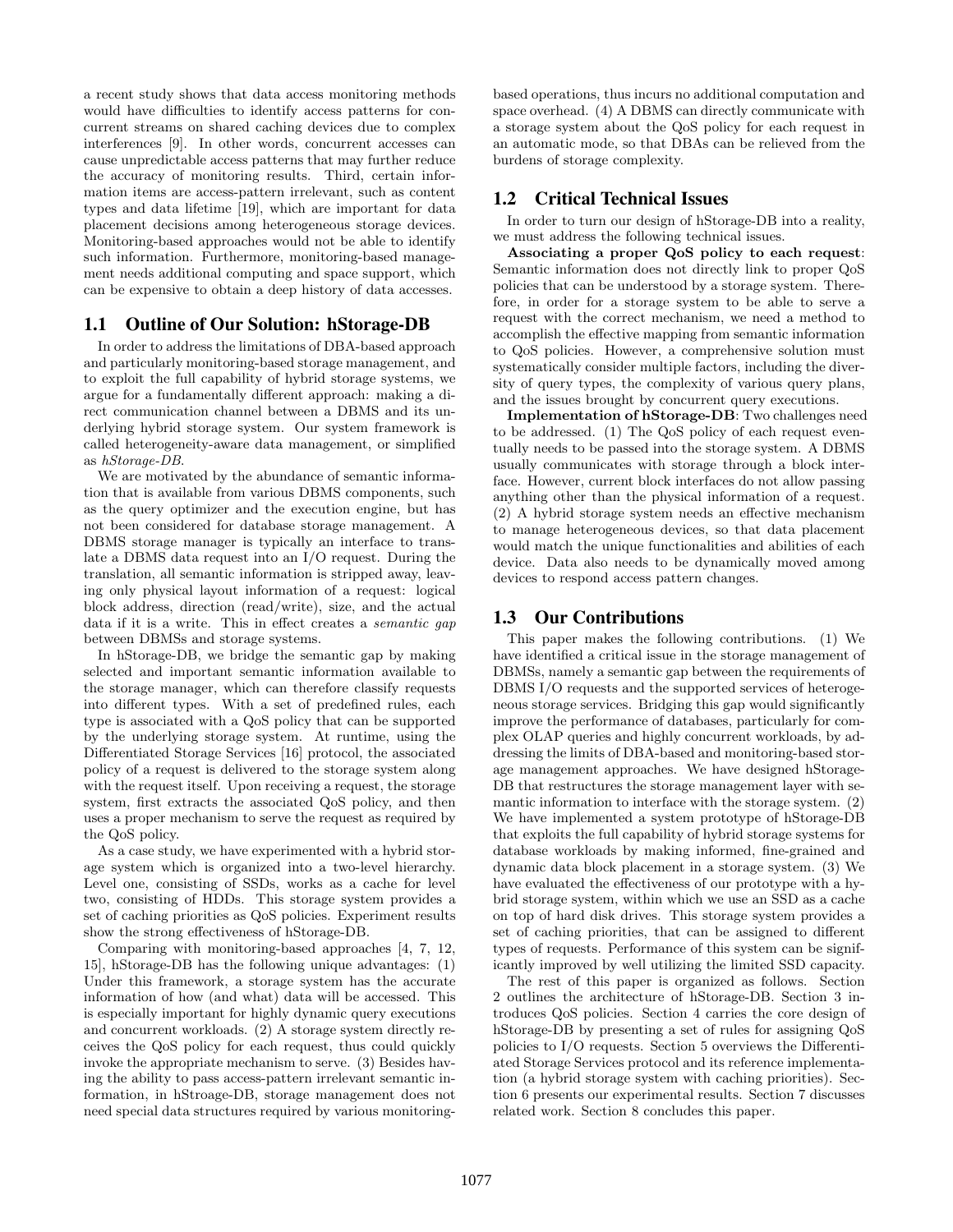# 2. ARCHITECTURE OF hStorage-DB

Figure 1 shows the architecture of hStorage-DB. When the buffer pool manager sends a request to the storage manager, associated semantic information is also passed. We extend the storage manager with a "policy assignment table", which stores the rules to assign each request a proper QoS policy, according to its semantic information. The QoS policy is embedded into the original I/O request and delivered to the storage system through a block interface. We have implemented hStorage-DB by using the Differentiated Storage Services protocol from Intel Labs [16] to deliver a request and its associated policy to a hybrid storage system. Upon receiving a request, the storage system first extracts the policy, and invokes a mechanism to serve this request.



Figure 1: The architecture of hStorage-DB.

Our implementation of hStorage-DB is based on PostgreSQL 9.0.4. It mainly involves three issues: (1) We have instrumented the query optimizer and the execution engine to retrieve semantic information embedded in query plan trees and in buffer pool requests. (2) We have augmented the data structure of the buffer pool to store collected semantic information. The storage manager has also been augmented to incorporate the "policy assignment table". (3) Finally, since PostgreSQL is a multi-process DBMS, to deal with concurrency, a small region of the shared memory has been allocated for global data structures (Section 4.3) that need to be accessed by all processes.

The key to make hStorage-DB effective is associating each request with a proper QoS policy. In order to achieve our goal, we need to take the following 2 steps:

- 1. Understanding QoS policies and their storage implications;
- 2. Designing a method to determine an accurate mapping from request types to QoS policies.

In the following two sections, we will discuss the details.

# 3. QOS POLICIES

We will first discuss general QoS policies and then introduce the specific policies used in this paper.

# 3.1 Overview of QoS Policies

QoS policies provide a high-level service abstraction for a storage system. Through a set of well defined QoS policies, a storage system can effectively quantify its capabilities without exposing device-level details to users.

A QoS policy can either be performance related, such as latency or bandwidth requirements, or non-performance related, such as reliability requirements. All policies of a storage system are dependent on its hardware resources and organization of these resources. For example, if a storage system provides a reliability policy, then for an application running on such a storage system, when it issues write requests of important data, it can apply a reliability policy to these requests. Thus, when such a request is delivered, the storage system can automatically replicate received data to multiple devices.

On the one hand, QoS policies can isolate device-level complexity from applications, thus reducing the knowledge requirement on DBAs, and enabling heterogeneity-aware storage management within a DBMS. On the other hand, these policies determine the way in which a DBMS can manage requests. It is meaningless to apply a policy that cannot be understood by the storage system. Therefore, a different storage management module may be needed if a DBMS is ported to another storage system that provides a fundamentally different set of policies.

## 3.2 QoS Policies of a Hybrid Storage System

In this paper, we will demonstrate how to enable automatic storage management with a case study where the QoS policies are specified as a set of caching priorities.

The underlying system is a hybrid storage system prototype (detailed in Section 5) organized into a two-level hierarchy. The first level works as a cache for the second level. We use SSDs at the first level, and HDDs at the second level. In order to facilitate the decision making on cache management (which block should stay in cache, and what should not), its QoS policies are specified as a set of caching priorities, which can be defined as a 3-tuple:

 $\{N, t, b\}$ , where  $N > 0, 0 \le t \le N$ , and  $0\% \le b \le 100\%$ .

Parameter N defines the total number of priorities, where a smaller number means a higher priority, i.e., a better chance to be cached.

Parameter  $t$  is a threshold for "non-caching" priorities: blocks accessed by a request of a priority  $\geq t$  would have no possibility of being cached. In this paper, we set  $t = N - 1$ . So, there are two non-caching priorities,  $N-1$  and N. We call priority  $N-1$  "non-caching and non-eviction", and call N "non-caching and eviction".

There is a special priority, called write buffer, configured by parameter b. More details about these parameters will be discussed later.

For each incoming request, the storage system first extracts its associated QoS policy, and then adjusts the placement of all accessed blocks accordingly. For example, if a block is accessed by a request associated with a "highpriority", it will be fetched into cache if it is not already cached, depending on the relative priority of other blocks that are already in cache. Therefore in practice, the priority of a request is eventually transformed to the priority of all accessed data blocks. In the rest of paper, we will also use "priority of a block" without further explanation.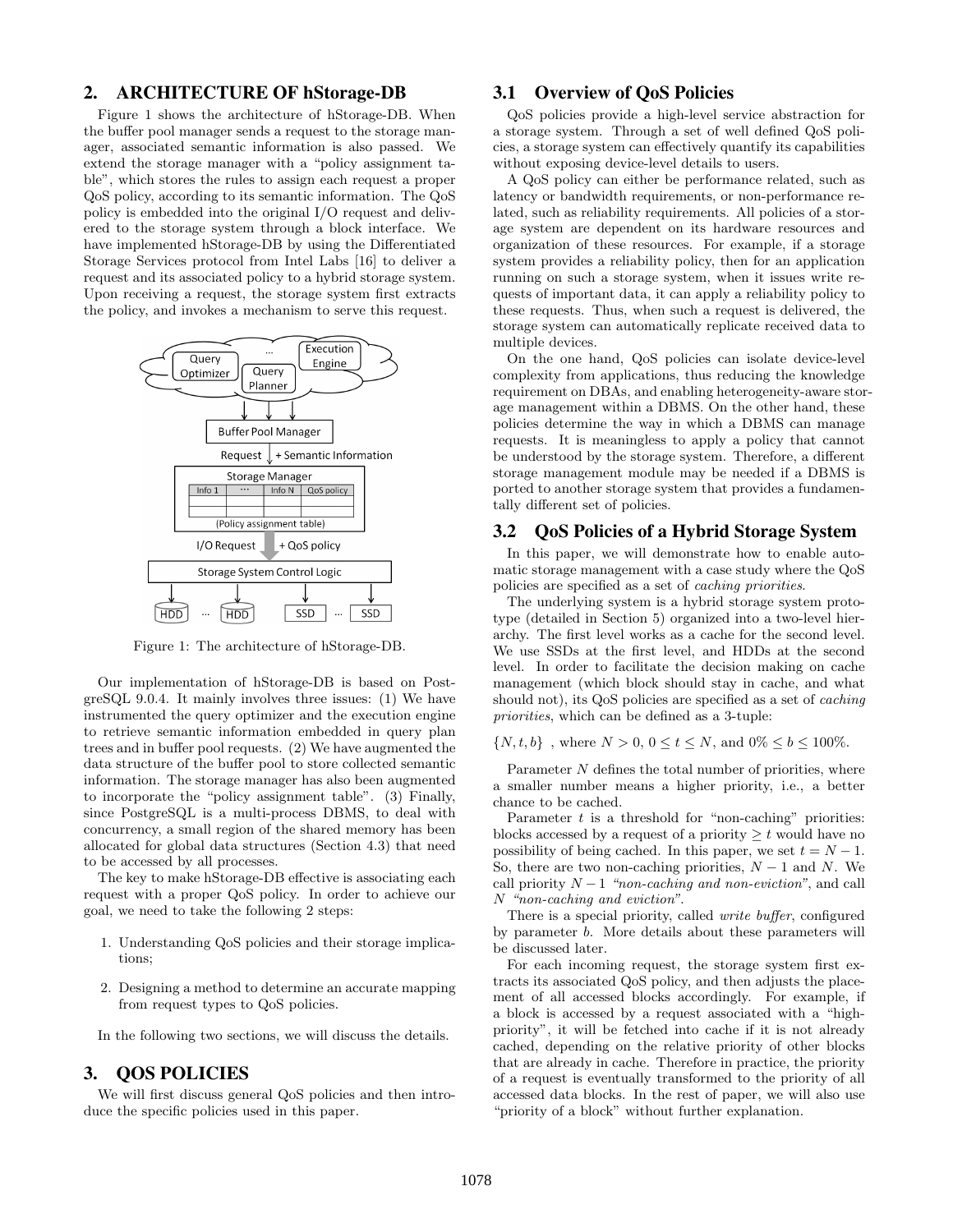# 4. QOS POLICY FOR EACH REQUEST

In this section, we will present a set of rules that associate different I/O requests with appropriate QoS policies.

## 4.1 Request Types

A database I/O request has various semantic information. For the purpose of caching priorities, in this paper, we consider semantic information from the following categories.

Content type: We focus on three major content types: regular table, index and temporary data. Regular tables define the content of a database. They are the major consumers of database storage capacity. Indexes are used to speedup the accessing of regular tables. Temporary data, such as a hash table [8], would be generated during the execution of a query, and removed before the query is finished.

Access pattern: It refers to the behavior of an I/O request. It is determined by the query optimizer. A table may be either sequentially scanned or randomly accessed. An index is normally randomly accessed.

According to collected semantic information, we can classify requests into the following types: (1) sequential requests; (2) random requests; (3) temporary data requests; (4) update requests. The discussion of QoS policy mapping will be based on these types.

#### 4.2 Policy Assignment in a Single Query

We will present five rules that are used to map each request type to a proper QoS policy which, in this case study, is a caching priority. For each request, the rules mainly consider two factors: 1) performance benefit if data is served from cache, and 2) data reuse possibility. These two factors determine if we should allocate cache space for a disk block, and if we decide to allocate, how long should we keep it in cache. In this subsection, we will consider priority assignment within the execution of a single query, and then discuss the issues brought by concurrent query executions in the next subsection.

#### *4.2.1 Sequential Requests*

In our storage system, the caching device is an SSD, and the lower-level uses HDDs, which can provide a comparable sequential access performance to that of SSDs. Thus, it is not beneficial to place sequentially accessed blocks in cache.

RULE 1: All sequential requests will be assigned the "non-caching and non-eviction" priority.

A request with the "non-caching and non-eviction" priority has two implications: (1) If the accessed data is not in cache, it will not be allocated in cache; (2) If the accessed data is already in cache, its priority, which is determined by a previous request, will not be affected by this request. In other words, requests with this priority do not affect the existing storage data layout.

#### *4.2.2 Random Requests*

Random requests may benefit from cache, but the eventual benefit is dependent on data reuse possibility. If a block is randomly accessed once but never randomly accessed again, we should not allocate cache space for it either. Our method to assign priorities for random requests is outlined in Rule 2.

RULE 2: Random requests issued by operators at a lowerlevel of its query plan tree will be given a higher caching priority than those that are issued by operators at a higher-level of the query plan tree.

This rule can be further explained with the following auxiliary descriptions.

- Level in a query plan tree: For a multi-level query plan tree, we assume that the root is on the highest level; the leaf that has the longest distance from the root is on the lowest level, namely Level 0.
- Related operators: This rule relates to random requests that are mostly issued by "index scan" operators. For such an operator, the requests to access a table and its corresponding index are all random.
- Blocking operators: With a blocking operator, such as hash or sorting, operators at higher levels or its sibling operator cannot proceed unless it finishes. Therefore, the levels of affected operators will be recalculated as if this blocking operator is at Level 0.
- Priority range: Note that there are totally N different priorities, but not all of them will be used for random requests. Instead, random requests are mapped to a consecutive priority range  $[n_1, n_2]$ , where  $n_1 \leq n_2$ . So,  $n_1$  is the highest available priority for random requests; and  $n_2$  is the lowest available priority.
- When multiple operators access the same table: For some query plans, the same table may be randomly accessed by multiple operators. In this case, the priorities of all random requests to this table are determined by the operator at the lowest level of the query plan tree. If there is an operator that sequentially access the same table, the priority of this operator's requests is still determined by Rule 1.

Function (1) formalizes the process of calculating the priority of a random request, issued by an operator at Level i of the query plan tree. Assume  $l_{low}$  is the lowest level of all random access operators in the query plan tree, while  $l_{high}$ is the highest level. And  $L_{gap}$  represents this gap, where  $L_{gap} = l_{high} - l_{low}$ . Assume  $C_{prio}$  is the size of the available priority range  $[n_1, n_2]$ , so  $C_{\text{prio}} = n_2 - n_1$ .

$$
p(i) = \begin{cases} n_1 & \text{if } C_{prio} = 0\\ n_1 & \text{if } L_{gap} = 0\\ n_1 + i - l_{low} & \text{if } C_{prio} \ge L_{gap}\\ n_1 + \lfloor C_{prio} * \frac{i - l_{low}}{L_{gap}} \rfloor & \text{if } C_{prio} < L_{gap} \end{cases} \tag{1}
$$

The last branch of this function describes the case when a tree has too many levels that there are not enough priorities to assign for each level. In this case, we can assign priorities according to the relative location of operators, and operators at neighboring levels may share the same priority.

Let us take the query plan tree in Figure 2 as an example. In this example, three tables are accessed: t.a, t.b and t.c. We assume that the available priority range is [2,5]. Both operators that access t.a are index scans. Since the lowest level of random access operators for t.a is Level 0, all random requests to t.a and its index would be assigned Priority 2. It also means that requests from the "index scan" operator at Level 1 are assigned the same priority: Priority 2.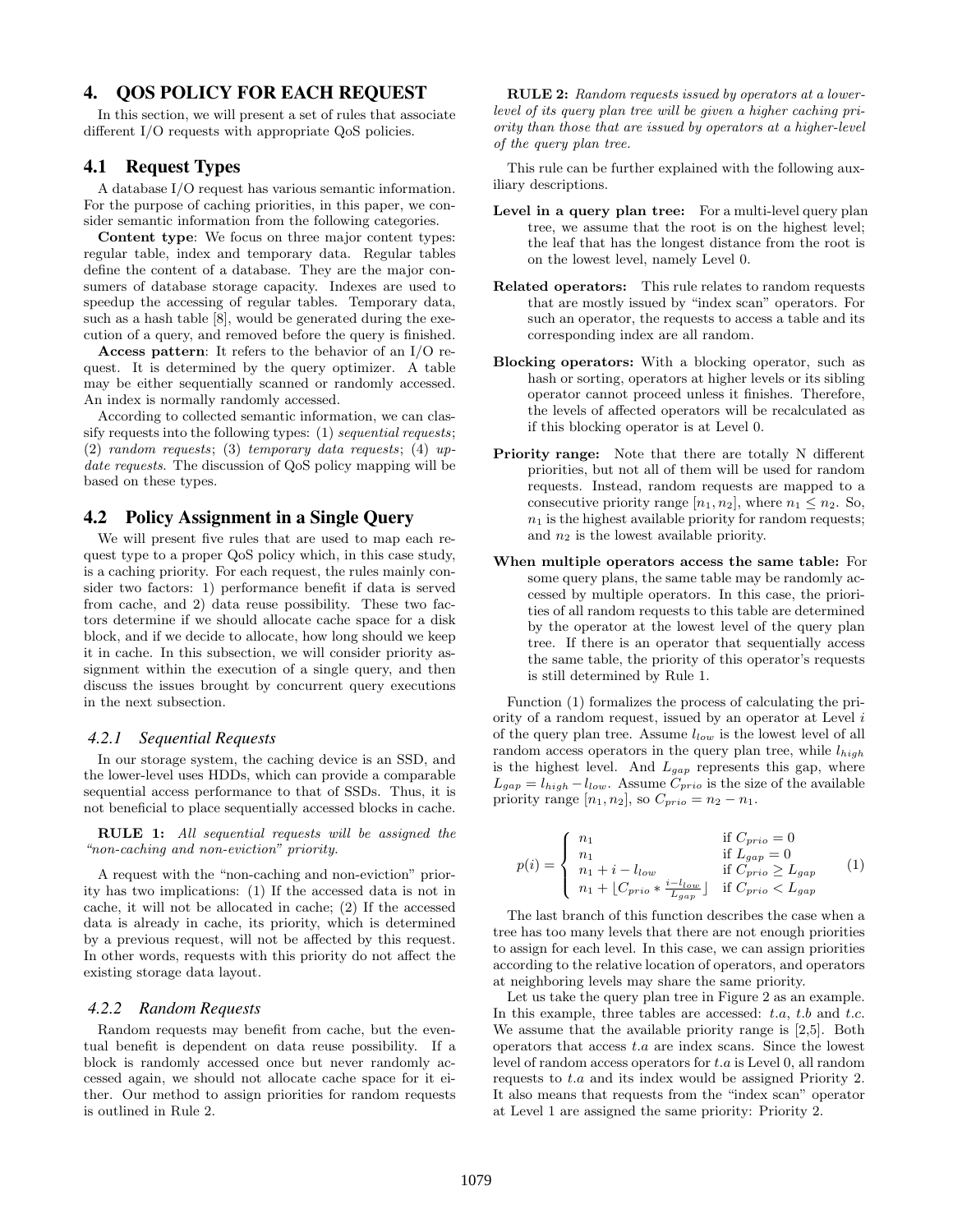

Figure 2: An example query plan tree. This tree has 6 levels. Root is on the highest level: Level 5. Due to the blocking operator "hash", the other two operators on Level 4 and 5 are re-calculated as on Level 0 and 1.

As to t.b, there are also two related operators. But according to Rule 1, all requests from the "sequential scan" operator (Level 0) are assigned the "non-caching and noneviction" priority. Requests from the other operator (Level 2) that accesses  $t.b$  are random. According to Function  $(1)$ , requests from this operator should be assigned Priority 4.

For Table t.c, it is accessed by random requests from an "index scan" operator. However, due to the blocking operator "hash" on Level 4, the "index scan" operator is considered at Level 0 in priority recalculation, and thus all random requests to table t.c would be assigned Priority 2.

#### *4.2.3 Temporary Data Requests*

Queries with certain operators may generate temporary data during execution. There are two phases associated with temporary data: generation phase and consumption phase. During generation phase, temporary data is created by a write stream. During consumption phase, temporary data is accessed by one or multiple read streams. In the end of consumption phase, the temporary data is deleted to free up disk space. Based on this observation, we should cache temporary data blocks once they are generated, and immediately evict them out of cache at the end of their lifetime.

RULE 3: All read/write requests to temporary data are given the highest priority. The command to delete temporary data is assigned the "non-caching and eviction" priority.

A request with the "non-caching and eviction" priority has two implications: (1) If the accessed data is not in cache, it will not be promoted into cache; (2) If the accessed data is already in cache, its priority will be changed to "noncaching and eviction", and can be evicted timely. Thus, requests with the "non-caching and eviction" priority only allow data to leave cache, instead of getting into cache.

Normally, if a DBMS is running with a file system, the file deletion command only results in metadata changes of the file system, without notifying the storage system about which specific blocks have become useless. This becomes a problem because temporary data may not be evicted promptly. And because of its priority, temporary data cannot be replaced by other data. Gradually, the cache will be filled with obsolete temporary data.

This issue can be addressed by the newly proposed TRIM command [1], which can inform the storage system of what LBA (logical block address) ranges have become useless due to file deletions, or other reasons. Supported file systems, such as EXT4, can automatically send TRIM commands once a file is deleted. For a legacy file system that does not support TRIM, we can use the following workaround to achieve the same effect: Before a temporary data file is deleted, we issue a series of read requests, with the "noncaching and eviction" priority, to scan the file from beginning to end. This will in effect tell the storage system that these blocks can be evicted immediately. This workaround incurs some overhead at an acceptable level, because the read requests are all sequential.

#### *4.2.4 Update Requests*

We allocate a small portion of the cache to buffer writes from applications, so that they do not access HDDs directly. With a write buffer, all written data will first be stored in the SSD cache, and flushed into the HDD asynchronously. Therefore, we apply the following rule for update requests:

RULE 4: All update requests will be assigned the "write buffer" priority.

There is a parameter  $b$  that determines how much cache space is allocated as a write buffer. When the occupied space of data written by update requests exceeds b, all content in the write buffer is flushed into HDD. Note that the write buffer is not a dedicated space. Rather, it is a special priority that an update request can "win" cache space over requests of any other priority. For OLAP workloads in this paper, we set b at  $10\%$ .

## 4.3 Concurrent Queries

When multiple queries are co-running, I/O requests accessing the same object might be assigned different priorities depending on which query they are from. To avoid such non-deterministic priority assignment, we apply the following rule for concurrent executions.

#### RULE 5:

- 1. For sequential requests, temporary data requests and updates, the priority assignment still follows Rule 1, Rule 3 and Rule 4;
- 2. For random requests that access the same object (table or index) but for different queries, they are assigned the highest of all priorities, each of which is determined by Rule 3 and independently based on the query plan of each running query;

To implement this rule, we store some global information for all queries to access: a hash table  $H < \text{oid}, list >$ , two variables  $gl_{low}$  and  $gl_{high}$ .

- 1. The key "oid" stores an object ID that is either of a table or of an index.
- 2. The structure "list" for each oid is a list.
- 3. Each element of *list* is a 2-tuple  $\langle$  *level, count*  $\rangle$ . It means that among all queries, there are totally count operators accessing oid, and all of these operators are on Level level in their own query plan tree. If some operators on different levels of a query plan tree are also accessing oid, we need another element to store this information.
- 4. Variable  $gl_{low}$  (the global lowest level of all random operators) stores the minimum value of all  $l_{low}$  according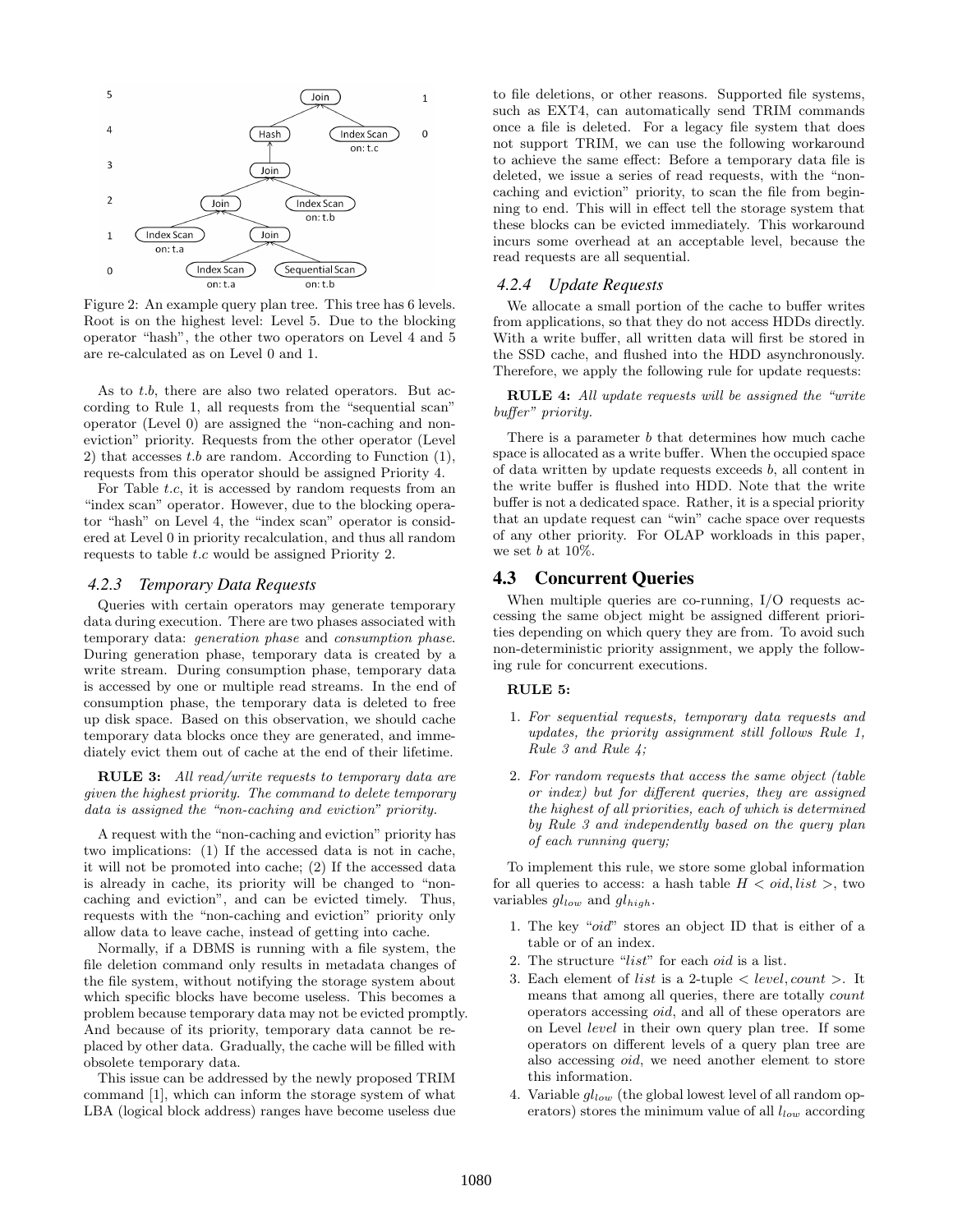to each query; similarly,  $gl_{high}$  stores the maximum value of all  $l_{high}$  according to each query.

All these data structures are updated upon the start and end of each query. To calculate the priority of a random request, with concurrency in consideration, we can still use Function (1), just changing  $l_{low}$  into  $gl_{low}$ , and similarly  $l_{high}$  to  $g_l_{high}$ . and thus  $L_{gap}$  would be  $g_l_{high}-g_l_{low}$ . Figure 3 describes this process.



Figure 3: The process to calculate request priorities.

Table 1 summarizes all the rules hStorage-DB uses to assign caching priorities to requests.

| Request type            | Priority        | Rule         |
|-------------------------|-----------------|--------------|
| temporary data requests |                 | Rule 3       |
| random requests         | 2<br>.<br>$N-2$ | Rules $2, 5$ |
| sequential requests,    | $N-1$           | Rule 1       |
| TRIM to temporary data  |                 | Rule 3       |
| updates                 | write buffer    | Rule 4       |

Table 1: Rules to assign priorities.

# 5. STORAGE SYSTEM PROTOTYPE

The hybrid storage system we experimented with in this paper is a pre-release version of Intel's Open Storage Toolkit [11], which is organized into a two-level hierarchy. We use SSDs on the first level, working as a caching device for HDDs on the second level.

Using the Differentiated Storage Services protocol, an I/O request may not only contain physical information, but may also carry semantic information. This protocol provides backward compatibility with current block interfaces, such as SCSI, so that a classification-enabled DBMS can still run on top of a legacy storage system, while the semantic information of each request will simply be ignored.

#### 5.1 Cache Management

As with any cache device, the most important data placement decisions are cache admission and eviction. They decide which data should be placed in cache and which data should be replaced. Within this storage system, both decision making processes are based on priorities. Therefore, they are called selective allocation and selective eviction.

- Selective allocation: Regarding the non-caching threshold t, only blocks with priorities  $\langle t \rangle$  will be considered to cache.The final decision depends on the current cache capacity and relative priority of other in-cache blocks. For an incoming block, denoted as  $N_{new}$ , whose priority is k and  $k < t$ , if the cache has additional space, it will be cached. Otherwise, if there exists a block, denoted as  $N_{old}$ , whose priority is  $k'$ and  $k' \geq k$ , which means block  $N_{old}$  has a lower priority than  $N_{old}$ . In this case,  $N_{new}$  will also be cached, but after  $N_{old}$  gets evicted (see below).
- Selective eviction: Eviction happens when cache needs to make room for new blocks. In order to determine which in-cache block should be evicted, the cache device first identifies blocks with Priority  $k$ , such that all other blocks in the cache have their priorities  $k$ . Then among the blocks of Priority k, the "leastrecently-used" one is selected to be evicted.

Cached blocks are organized into  $N$  priority groups, where N is the total number of priorities. Group  $k, k \in [1, N]$ , only contains blocks of Priority  $k$ . Each group is managed by the LRU (Least Recently Used) algorithm. Depending on the value of the "non-caching" threshold  $t$ , some low-priority groups may always be empty.

There are two types of blocks in cache: valid and invalid. Each valid block corresponds to a unique block within a level-two device, while invalid (or free) blocks do not correspond to any blocks in level-two devices. A valid block has two states: clean or dirty. A block is clean if there is an identical copy within a level-two device. Otherwise it is dirty. Based on selective allocation and selective eviction, the cache may perform one of the following six actions.

- 1. Cache hit: This action is taken when blocks accessed by an incoming request are already in cache. In this case, the caching device will directly communicate with OS. Based on the priority assigned to this request, there might be a follow-up action: "re-allocation". It will be explained later.
- 2. Read allocation: If the blocks accessed by an incoming read request are not in cache, but they are qualified for being cached, read allocation is involved. In this case, cache will first allocate enough space. Some incache blocks may be evicted if necessary. After that, new blocks will be read from level-two devices into cache, marked as clean, and then served to  $OS<sup>1</sup>$ .
- 3. Write allocation: If the blocks contained in an incoming write request are not in cache, but they are qualified for being cached, write allocation is involved. After enough cache space is allocated, incoming blocks will be placed in cache, and marked as dirty. As soon as marking is done, the write request is returned. For both write allocation and read allocation, there might be data transmitted from cache to level-two devices, due to the eviction of dirty blocks.

<sup>&</sup>lt;sup>1</sup>This is called synchronous read allocation, because data is placed into cache before the read request returns. Its opposite is asynchronous read allocation: blocks are served from level-two storage devices directly into OS, and placed into cache during idle time.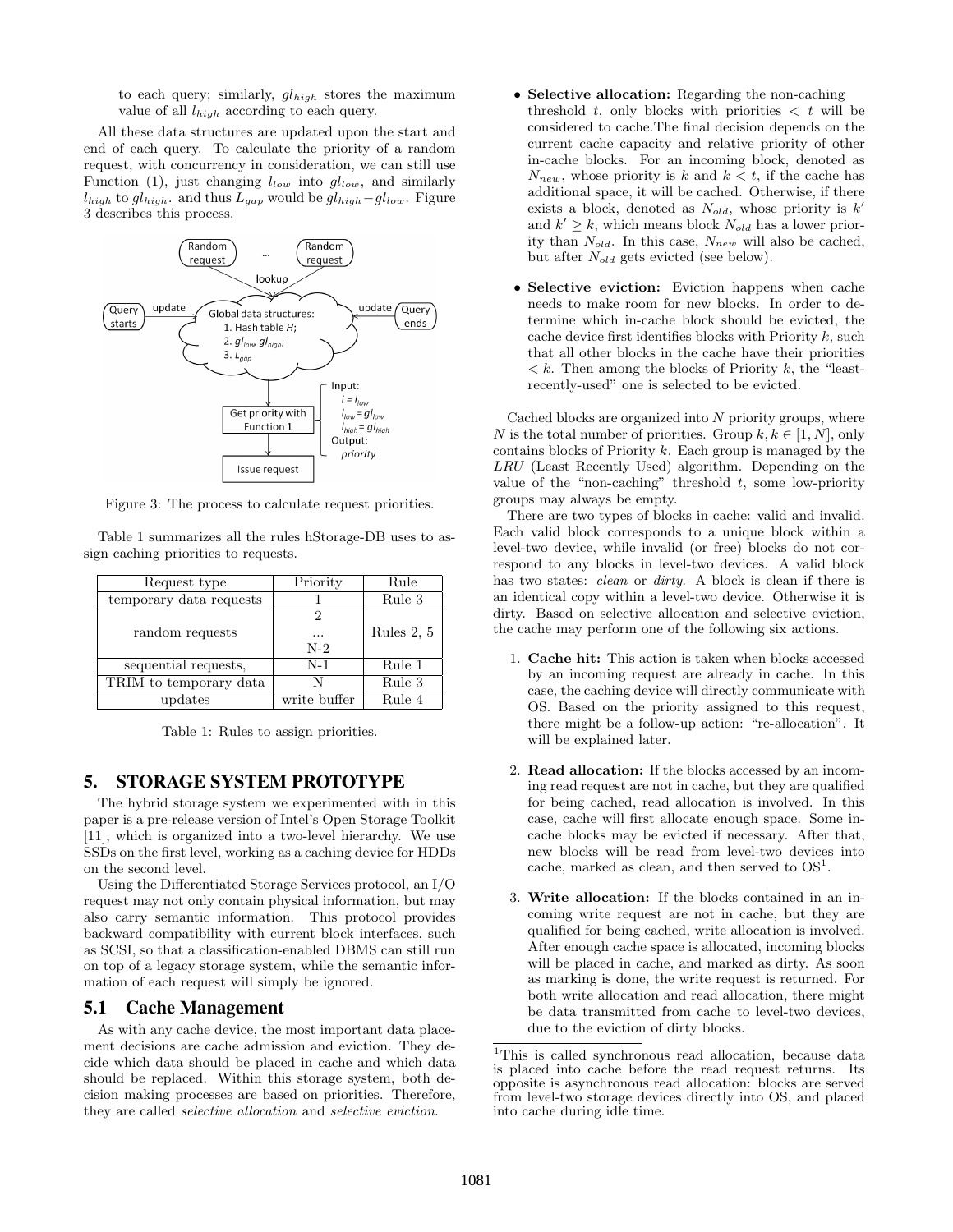- 4. Bypassing: Bypassing is involved when blocks accessed by an incoming request are not in cache and are not qualified for being cached either. Since a storagelevel cache is not necessarily on the critical path of data flow, for a read/write request with a low enough priority, its accessed blocks can be directly transmitted between OS and level-two devices, thus "bypassing" the cache.
- 5. Re-allocation: This action is taken when an accessed block is already in cache, but assigned a new priority. As described earlier, blocks in cache are organized into multiple priority groups. With a new priority, the block will be "removed" from its current group, and "inserted" into the corresponding new group.
- 6. Eviction: At times, a certain number of in-cache blocks (victims) should be evicted, to make room for new blocks. The selection of victims are described in the above "selection eviction". Once selected, victim blocks will be removed from their corresponding priority groups. For victim blocks that are also dirty, they will be written into level-two devices.

## 5.2 Metadata Management

In the storage system, blocks are managed by  $N$  priority groups and a hash table. The total size of the metadata is proportional to the cache size.

The hash table is designed to facilitate the look-up of cached blocks. Each item in the hash table can be defined as  $< lbn, V >:$ 

- $\bullet$  *lbn* is the logical block number. It is used as the hash key. If a logical block number is found in the hash table, the corresponding block is in cache; otherwise it is not cached.
- The value V is itself a two-tuple  $\langle pbn, prio \rangle$ . pbn is a physical block address; it indicates where to find the block lbn in the SSD cache. Since the cache device is invisible to the OS or applications, we cannot directly use lbn to access a cached block. prio stores the associated priority of the block, and it indicates which priority group this block belongs to.

All the data structures are stored in the main memory of the storage system.

# 6. PERFORMANCE EVALUATION

In this section, we will first present the effectiveness of hStorage-DB on accelerating executions of single queries. Then we will discuss concurrent workloads.

## 6.1 Experiment Setup

Our experiment platform consists of two machines, connected with a 10 Gb Ethernet link. One machine runs the DBMS, and the other is a storage server. Both are of the same configurations: 2 Intel Xeon E5354 processors, each having four 2.33GHz cores, 8 GB of main memory, Linux 2.6.34, two Seagate Cheetah 15.7K RPM 300 GB HDDs. The storage server has an additional Intel 320 Series 300 GB SSD to be our cache device. Key specifications of this SSD are shown in Table 2. Although a more high-end SSD would certainly improve cache performance, as we will find

| Sequential Read/Write   Random Read/Write |                                             |
|-------------------------------------------|---------------------------------------------|
|                                           | 270 MB/s / 205 MB/s   39.5K IOPS / 23K IOPS |

Table 2: Performance specification of the cache device [10].

later, such an entry-level SSD could already demonstrate strong effectiveness of hStorage-DB.

On the storage server, one HDD runs the operating system; the other HDD and the SSD consist of the caching hierarchy as described in Section 5. The storage system is exported as a normal SCSI device to the DBMS server through iSCSI (Internet SCSI). On the DBMS server, all database data requests are sent to the storage server. except for transaction logs, which go to a dedicated local HDD.

We choose TPC-H [2] at a scale factor of 30 as our OLAP benchmark. With 9 indexes (shown in Table 3), the total dataset size is 46GB.

| 1              | lineitem $(l$ -partkey);                                           |
|----------------|--------------------------------------------------------------------|
| $\overline{2}$ | lineitem (l_orderkey);                                             |
| 3              | orders (o_orderkey);                                               |
| 4              | partsupp (ps_partkey);                                             |
| 5              | part (p_partkey);                                                  |
| 6              | $\overline{\text{customer (c_custkey)}}$                           |
| 7              | supplier (s_suppkey);                                              |
| 8              | region (r_regionkey);                                              |
| 9              | $\frac{}{\text{ratio}(n \text{-} \text{ratio} \cdot \text{key})};$ |

Table 3: Indexes built for TPC-H.

# 6.2 Diversity of Request Types

Classification is meaningful only if a DBMS issues I/O requests of different types. In order to verify this assumption, for each query, we run it once, and count the number of I/O requests of each type, as well as the total number of disk blocks served for requests of each type.

As shown in Figure 4, we can observe requests of various types: sequential requests, random requests and temporary data requests.

# 6.3 Query Performance

For each query, we run it with the following four different storage configurations. (1) HDD-only; (2) LRU; (3) hStorage-DB; (4) SSD-only. HDD-only shows the baseline case when all I/O requests are served by a hard disk drive; SSD-only shows the ideal case when all I/O requests are served by an SSD; LRU emulates a classical approach when cache is managed by the LRU (least recently used) algorithm; In hStorage-DB, the storage system is managed under the framework as proposed in this paper. When we experiment with LRU and hStorage-DB, the SSD cache size is set to be 32GB, unless otherwise specified.

#### *6.3.1 Sequential Requests*

To demonstrate the ability of hStorage-DB to avoid unnecessary overhead for allocating cache space for low-locality data, we have experimented with Queries 1, 5, 11 and 19, whose executions are dominated by sequential requests, according to Figure 4. Test results are shown in Figure 5.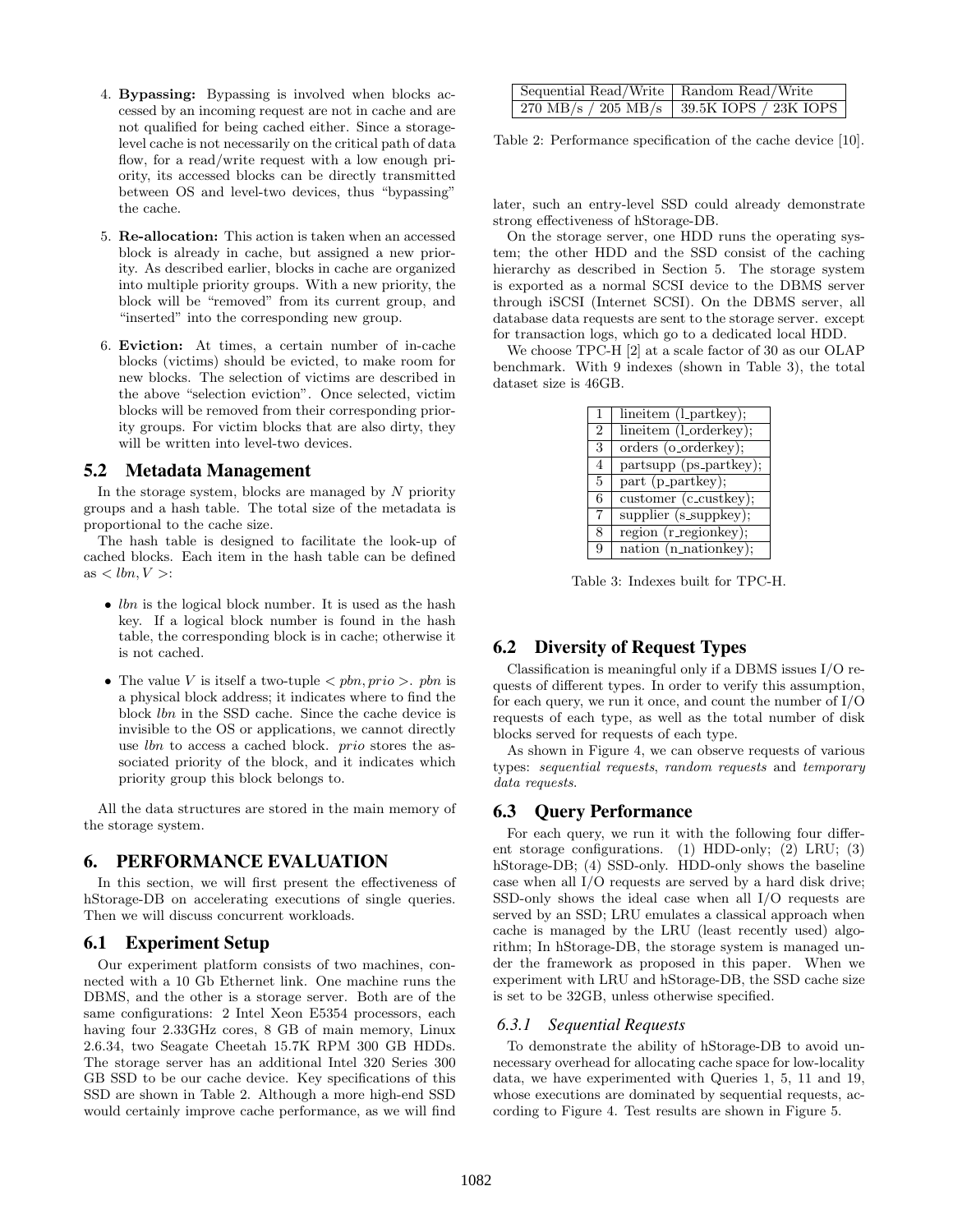

Figure 4: Diversity of IO requests in TPC-H queries. X-axis: Name of queries in TPC-H. Y-axis: Percentage of each type.



Figure 5: Execution times of queries dominated by sequential requests.

There are three observations from Figure 5: (1) The advantage of using SSD is not obvious for these queries. (2) If the cache is managed by LRU, which is not sensitive to sequential requests, the overhead can be significant. For example, compared with the baseline case, the execution time of LRU cache increased from 317 to 368 seconds for Q1, and from 252 to 315 seconds for Q19, resulting in a slowdown of 16% and 25% respectively. (3) Within the framework of hStorage-DB, sequential requests are associated with the "non-caching and non-eviction" priority, so they are not allocated in cache, and thus incurs almost no overhead.

|          | $\#$ of accessed blocks | $#$ of hits | hit ratio |
|----------|-------------------------|-------------|-----------|
| Q1       | 6, 402, 496             | 19.251      | $0.3\%$   |
| $Q_{.}5$ | 8, 149, 376             | 17,694      | $0.2\%$   |
| Q11      | 1,043,710               |             | $0\%$     |
| Q19      | 6, 646, 328             | 16,798      | $0.3\%$   |

Table 4: Cache statistics for sequential requests with LRU.

We have listed in Table 4 the number of accessed blocks and the number of cache hits for each query, when cache is managed by LRU. From this table, we can see that although caching data requested by sequential requests can bring cache hits for some queries, the hit ratio is negligible. Even the highest cache hit ratio is 0.3%, for Q1 and Q19.

#### *6.3.2 Random Requests*

In order to show the effectiveness of Rule 2 (Section 4.2.2). we have experimented with Q9 and Q21. Both have a significant amount of random requests, according to Figure 4. Results are plotted in Figure 6.



Figure 6: Execution times of queries dominated by random requests.

We have three observations from Figure 6. (1) The advantage of using SSD is obvious for the such queries. The performance of the ideal case (SSD-only) is far more superior than the baseline case (HDD-only). For Q9 and Q21, the speedup is 7.2 and 3.9 respectively. (2) Both queries have strong locality. LRU can effectively keep frequently accessed blocks in cache, through its monitoring of each block, and hStorage-DB achieves the same effect, through a different approach. (3) For Q21, hStorage-DB is slightly lower than LRU, which will be explained later.

To help better understand the performance numbers, Figure 7 shows the query plan tree of Q9. As we can see, there are two randomly accessed tables "supplier" and "orders". According to Rule 2, requests to "supplier" and its index are assigned Priority 2, and requests to "orders" and its index are assigned Priority 3.

Table 5 shows the cache statistics for requests of the two different priorities when executed by hStorage-DB. We can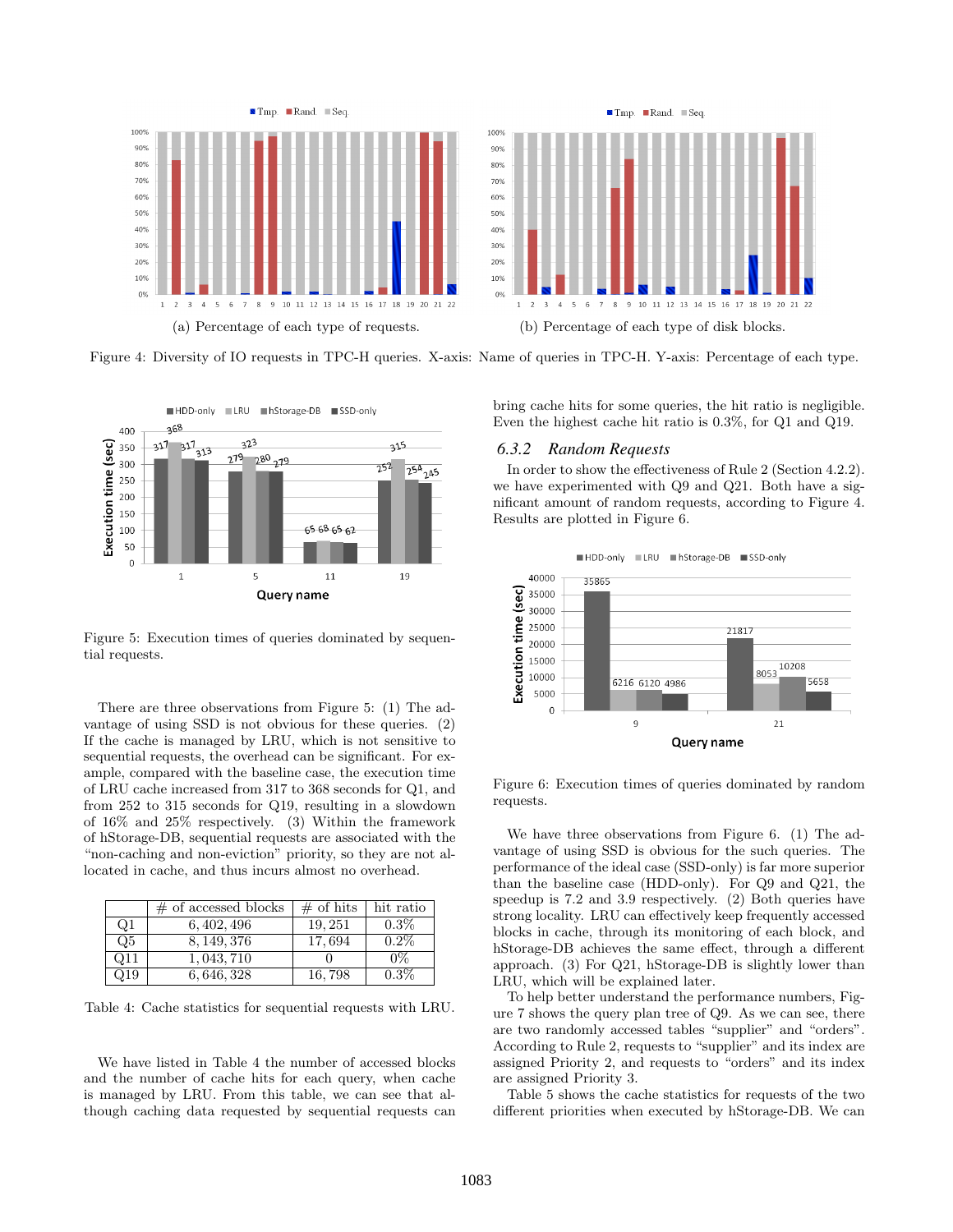see that random requests of Q9 are served with a high cache hit ratio. LRU has a similar cache hit ratio, so we have omitted its numbers.



Figure 7: Query plan tree of Query 9.

|                         | Priority 2   | Priority 3   |
|-------------------------|--------------|--------------|
| $\#$ of accessed blocks | 10, 556, 346 | 30, 429, 858 |
| Cache hits              | 9,619,456    | 26, 981, 259 |
| Cache misses            | 936, 890     | 3, 448, 499  |
| hit ratio               | 91%          | 89%          |

Table 5: Cache statistics for random requests of Query 9 with hStorage-DB.

Similarly, Figure 8 shows the query plan tree of Q21. According to this figure, tables "orders" and "lineitem" are randomly accessed. Based on Rule 2, requests to "orders" and its index are assigned Priority 2, and requests to "lineitem" and its index are assigned Priority 3.



Figure 8: Query plan tree of Query 21.

| hStorage-DB           |            |            |            |  |
|-----------------------|------------|------------|------------|--|
|                       | Priority 2 | Priority 3 | Sequential |  |
| $\#$ of accessed blks | 18,353,605 | 11,591,715 | 12,816,956 |  |
| Cache hits            | 16,585,399 | 7,366,930  | 147,656    |  |
| hit ratio             | 90.3%      | 40.1%      | $0.1\%$    |  |
| LRU                   |            |            |            |  |
|                       |            |            |            |  |
|                       | Priority 2 | Priority 3 | Sequential |  |
| $#$ of accessed blks  | 18,211,959 | 10,876,511 | 12,816,959 |  |
| Cache hits            | 16,430,097 | 8,954,023  | 6,524,852  |  |
| hit ratio             | $90.2\%$   | 82.3%      | 50.9%      |  |

Table 6: Cache hits/misses for Query 21.

Table 6 shows the cache statistics for requests of the two different priorities<sup>2</sup>. According to this table, both hStorage-DB and LRU can deliver a high cache hit ratio for Priority 2 requests, which are random requests to table "orders" and its index. But compared with hStorage-DB, LRU delivers a higher cache hit ratio for Priority 3 and sequential requests, which are all related to table "lineitem". As we can see from the query plan in Figure 8, "lineitem" is accessed by 3 operators, two "sequential scan" operators and one "index scan" operator. Therefore, they benefit from each other with LRU. In hStorage-DB, a block accessed by a sequential request would not be placed into cache, unless it is already cached. This is why, in terms of the execution time of Q21, hStorage-DB slightly underperforms LRU. However, equally treating sequential and random requests only benefits this case. We will show the disadvantages of being unable to discriminate sequential requests from other requests in Section 6.4.

#### *6.3.3 Temporary Data Requests*

In this section, we demonstrate the effectiveness of Rule 3 by experimenting with Q18, which generates a large number of temporary requests during its execution. Results are plotted in Figure 9.



Figure 9: Execution time of Query 18.

This figure gives us the following three observations. (1) The advantage of using SSD is also obvious for this query, giving a speedup of 1.45 over the baseline case (HDD-only).

 $2$ In the lower half of the table, although we record statistics separately for requests of different priorities, all requests are managed through a single LRU stack.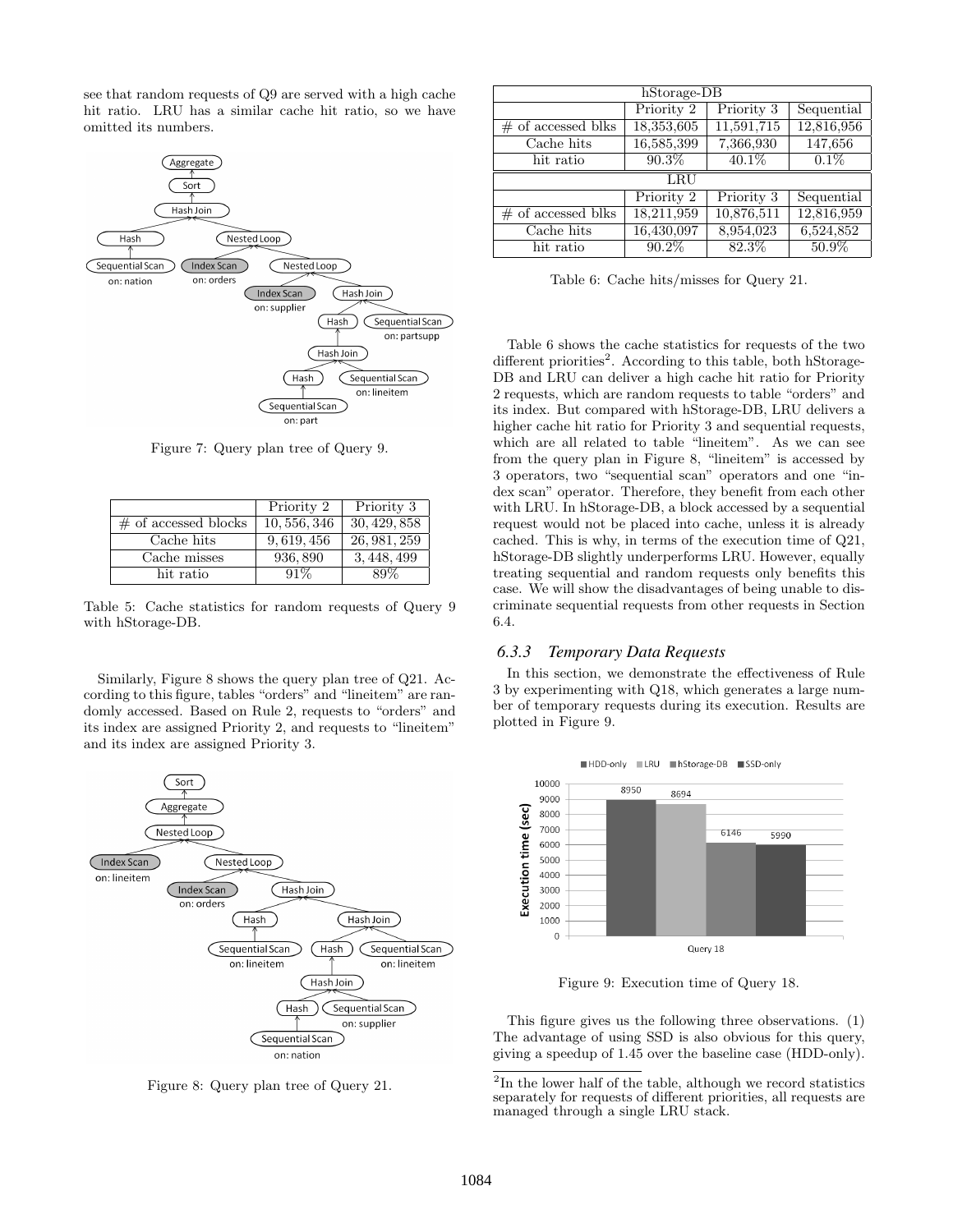(2) LRU also improves performance, because some temporary data blocks can be cached. But they are not kept long enough, so the speedup is not obvious. (3) hStorage-DB achieves a significant speedup because temporary data is cached until the end of its lifetime. The nature of "temporary data" can only be informed semantically.

As can be seen from the query plan (Figure 10), temporary data is generated by "hash" operators (in shaded boxes). We show the cache statistics in Table 7. Because writes of temporary data are all cache misses, we only consider temporary data reads. According to this table, LRU improves performance because some cached blocks are served from the cache, however, the cache hit ratio is only 1.8% for reads of temporary data. On the contrary, the hit ratio of temporary data reads is 100% with hStorage-DB.



Figure 10: Query plan tree of Query 18.

| hStorage-DB           |            |            |  |
|-----------------------|------------|------------|--|
|                       | Sequential | Temp. read |  |
| $\#$ of accessed blks | 19,409,504 | 5,374,440  |  |
| Cache hits            |            | 5,374,440  |  |
| hit ratio             | 0%         | 100%       |  |
| LRU                   |            |            |  |
|                       |            |            |  |
|                       | Sequential | Temp. read |  |
| $#$ of accessed blks  | 19,409,358 | 5,374,486  |  |
| Cache hits            | 64,552     | 96,741     |  |

Table 7: Cache hits of different blocks for Query 18.

#### *6.3.4 Running a Sequence of Queries*

We have tested the performance of hStorage-DB with a stream of "randomly" ordered queries. We use the order of power test by the TPC-H specification [2]. We omit the results from a LRU-managed SSD cache, which has already been shown much less efficient than hStorage-DB.

Results are shown in Figure 11. In this figure, "RF1" is the update query at the beginning, and "RF2" is the update query in the end. For readability, the results of short queries and those of long queries are shown separately. According to the results, hStorage-DB shows clear performance improvements for most queries. In terms of total execution time of the sequence of queries, as shown in Table 8, hStorage-DB also improves significantly over the baseline case.

This experiment with a long sequence of queries took hStorage-DB more than 10 hours to finish, which shows the

|        | $HDD-only   hStorage-DB   SSD-only$ |         |
|--------|-------------------------------------|---------|
| 86,009 | 39, 132                             | 23, 953 |

Table 8: Total execution time (seconds) of the sequence.

stability and practical workability of the hStorage-DB solution. Different from running each query independently, the success of this experiment involves the issues of data reuse and cache space utilization during a query stream. Particularly, useless cached data left from a previous query need to be effectively evicted from cache. Experiment results have shown that in the framework of hStorage-DB, (1) temporary data can be evicted promptly, by requests with the "non-caching and eviction" priority; and (2) data randomly accessed by a previous query can be effectively evicted by random requests of the next query, if it will not used again.

#### 6.4 Concurrency

We have run a throughput test by the TPC-H specification [2]. In this test, we set the scale factor at 10, and the total dataset size was 16GB. We used 2GB main memory and 4GB SSD cache. During the test, we used 3 query streams and 1 update stream. Table 9 shows the overall results.

|  | HDD-only   LRU   hStorage-DB   SSD-only |  |
|--|-----------------------------------------|--|
|  |                                         |  |

Table 9: TPC-H throughput results.

According to this table, for throughput test, hStorage-DB has a  $3.3X$  speedup over the baseline case, and a  $1.5X$ speedup over the performance of LRU. We can see that these speedups are much larger than those observed in previous experiments for single queries. To explain this, we look into the execution time of different types of queries in throughput test and single query test.

To clearly show the benefits of hStorage-DB, we closely study two queries: Q9 and Q18. We have confirmed that at a scale factor of 10, Q9 also has a significant number of random requests, while Q18 also has many temporary data requests. Figure 12a shows their performance numbers when running independently. Figure 12b shows the average execution time of the two queries in the throughput test.

For Q9, hStorage-DB can still give a performance result that is close to the ideal case (SSD only). This is because the data randomly accessed by this query has been successfully protected from other cache-polluting data during its execution. In comparison, even though the performance of LRU is close to that of hStorage-DB when running Q9 independently, in the case of concurrent workloads, it is 2.8 times lower than hStorage-DB.

Q18 is another example, which has temporary data during execution. When running Q18 independently, LRU is only 1.2 times slower than hStorage-DB, but in the case of concurrent workloads, it becomes 1.85 times slower.

#### 6.5 Summary of Experiment Results

Our experiments have shown the effectiveness of hStorage-DB in three unique ways: (1) For workloads whose access patterns cannot be effectively detected by monitoring-based methods, hStorage-DB can directly pass critical semantic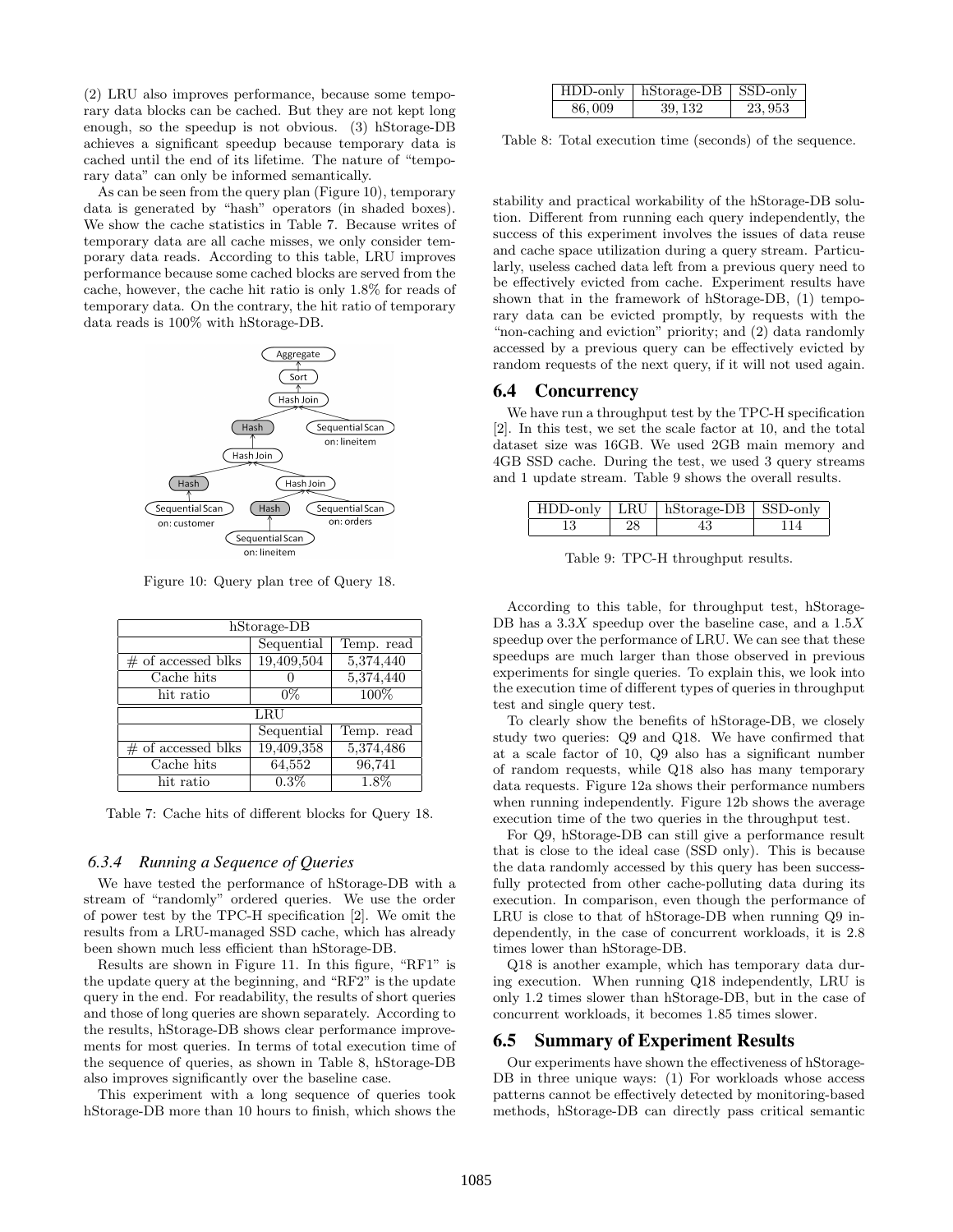

(a) Short queries (b) Long queries





(a) Standalone execution times. (b) Average execution times in throughput test.

Figure 12: Comparison of the execution times for Q9 and Q18.

information to the storage system for effective data placement decisions (results presented in Section 6.3.1). In addition, for workloads whose access patterns can be effectively detected by monitoring-based methods, hStorage-DB could achieve comparable performance (results presented in Section 6.3.2). (2) The hStorage-DB framework can well utilize access-pattern irrelevant semantic information items, e.g., content type and lifetime of temporary data. Such information items play important roles for storage management (results presented in Section 6.3.3). (3) Within an environment of concurrent query executions, hStorage-DB shows its strong advantages over monitoring-based methods by accurately recognizing the relative importance of different data blocks, so that cache pollution could be effectively prevented and important data is cached as long as necessary (results presented in Section 6.4).

## 7. OTHER RELATED WORK

There have been several different approaches to managing storage data in databases, each of which has unique merits and limits. The most classical approach is to apply a replacement mechanism to keep or evict data at different levels of the storage hierarchy. Representative replacement algorithms include LIRS [12] that is used in MySQL and other data processing systems, and ARC [15] that is used in IBM storage systems and ZFS file system. The advantage of this approach is that it is independent of workloads and underlying systems. The nature of general-purpose enables this approach to be easily deployed in a large scope of data management systems. However, the two major disadvantages are (1) this approach would not take advantage of domain knowledge even it is available; and (2) it requires a period of monitoring time before determining access patterns for making replacement decisions.

Another approach is more database storage specific. There are two recent and representative papers focusing on SSD management in this category. In [4], authors propose an SSD buffer pool admission management by monitoring data block accesses to disks and distinguishing blocks into warm regions and cold regions. A temperature-based admission decision to the SSD is made based on the monitoring results: admitting the warm region data and randomly accessed data to the SSD, and making the cold region data stay in hard disks. In [7], authors propose three admission mechanisms to SSDs after the data is evicted from memory buffer pool. The three alternative designs include (1) clean write (CW) that never writes the dirty pages to the SSD; (2) dual-write (DW) that writes dirty pages to both the SSD and hard disks; and (3) lazy-cleaning (LC) that writes dirty pages to the SSD first, and lazily copies the dirty pages to hard disks. Although specific to the database domain, this approach has several limitations that are addressed by hStorage-DB.

Compared the aforesaid prior work, hStorage-DB leverages database semantic information to make effective data placement decisions in storage systems. Different from application hints, which can be interpreted by a storage system in different ways or simply ignored [14], semantic information in hStorage-DB requests a storage system to make data